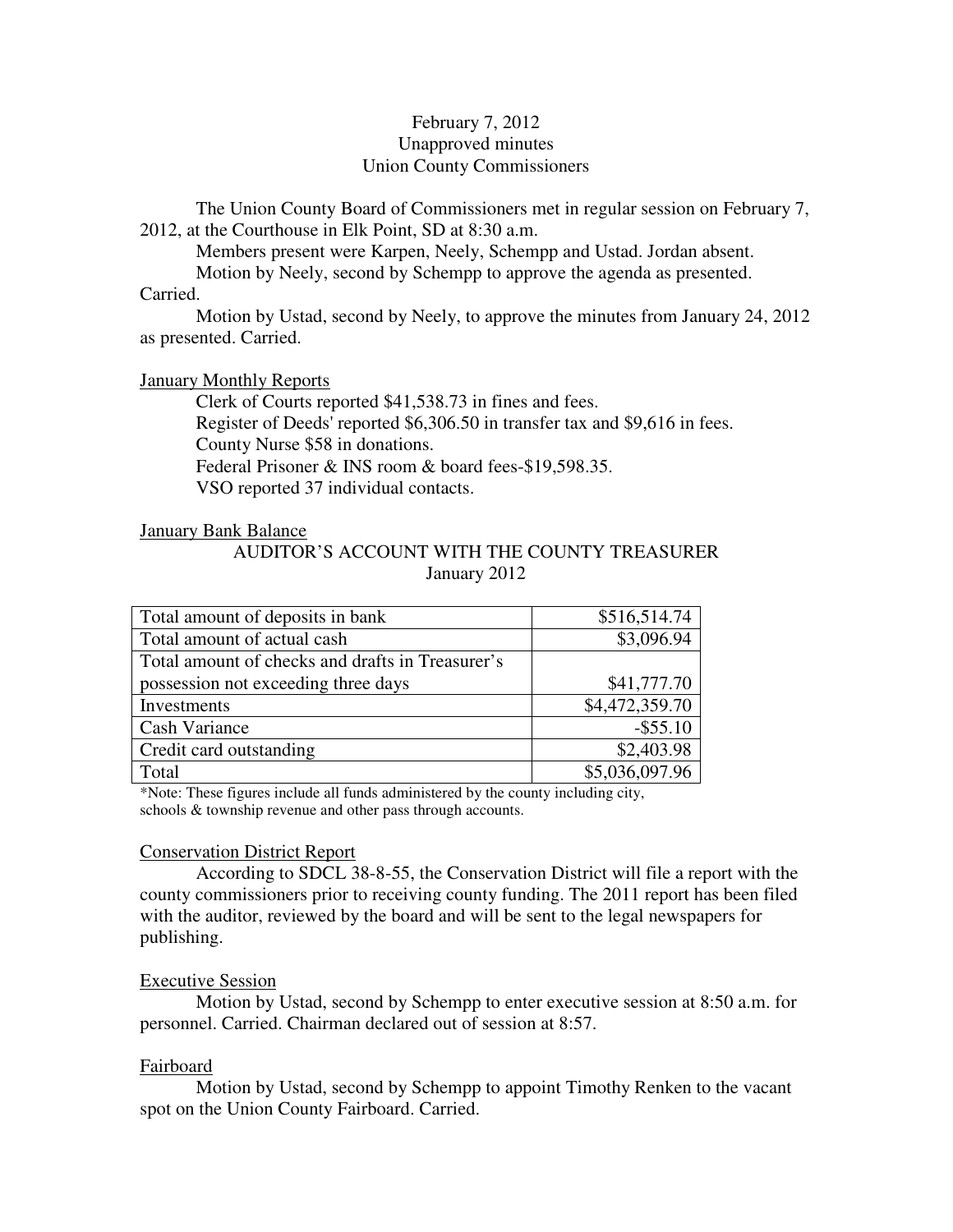#### **Sheriff**

 Sheriff Limoges and Dispatcher Judy Oberg met with the board. Discussion on the legislation for 911 took place.

#### Executive Session

 Motion by Schempp, second by Ustad to enter executive session to discuss legal reasons at 9:08 a.m. Carried. Chairman declared out of session at 9:30.

#### Executive Session

 Motion by Schempp, second by Ustad to enter executive session to discuss legal reasons at 9:31 a.m. Carried. Chairman declared out of session at 9:35.

#### Indigent Claim

 Motion by Ustad, second by Neely to approve payment of 06-IRR-012 in the amount of \$6,545.94 for a county resident. Carried.

#### Extension

 Motion by Ustad, second by Neely to approve the Memo of Understanding including an amendment which is the email from Karla Trautman on January 26, 2012, which explains paragraph 3 in the memo of understanding. Carried. Rachel Bonine present for discussion.

#### Highway

 Motion by Schempp, second by Neely to approve the application for a permit from Alliance Communications Cooperative of Garretson, SD for burying fiber cable on County Rds. 12, 27, 1E, 13, 14, 25 15 & 2. Motion carried.

 Motion by Neely, second by Ustad to approve the following resolution. Resolution #HD2012-01

WHEREAS, seasonal climatic changes can be detrimental to our highways, and,

- WHEREAS, the Union County Board of County Commissioners desires to protect existing Union County Highways, ultimately saving tax dollars, and,
- WHEREAS, South Dakota Codified Laws 32-14-6 allows for the reduction of the legal weight limit, which may be carried upon highways within Union County,
- THEREFORE, BE IT RESOLVED, that certain Union County Highways be restricted to a load limit of 7 tons per axle imposed on trucks, trailers, and wagons. The Union County Highway Superintendent will cause to be installed adequate warning signs notifying the traveling public of the load weight restrictions on the restricted highways, and that the restrictions will be in force upon the placing of such signs, and
- BE IT FURTHER RESOLVED, that the penalty for the violation of the load restrictions shall be as set forth in SDCL 32-22-55.
- Dated this  $7<sup>th</sup>$  day of February, 2012.

Vote: 4 Aye 0 Nay.Carried.

Discussion was held on the farmland lease agreement. Motion by Ustad, second by Schempp to set the minimum bid at \$225 per acre at an auction set at 9:15 on March 6, 2012 for an annual contract on the Donnelly Tract One in the SE1/4SW1/4 of Section 29,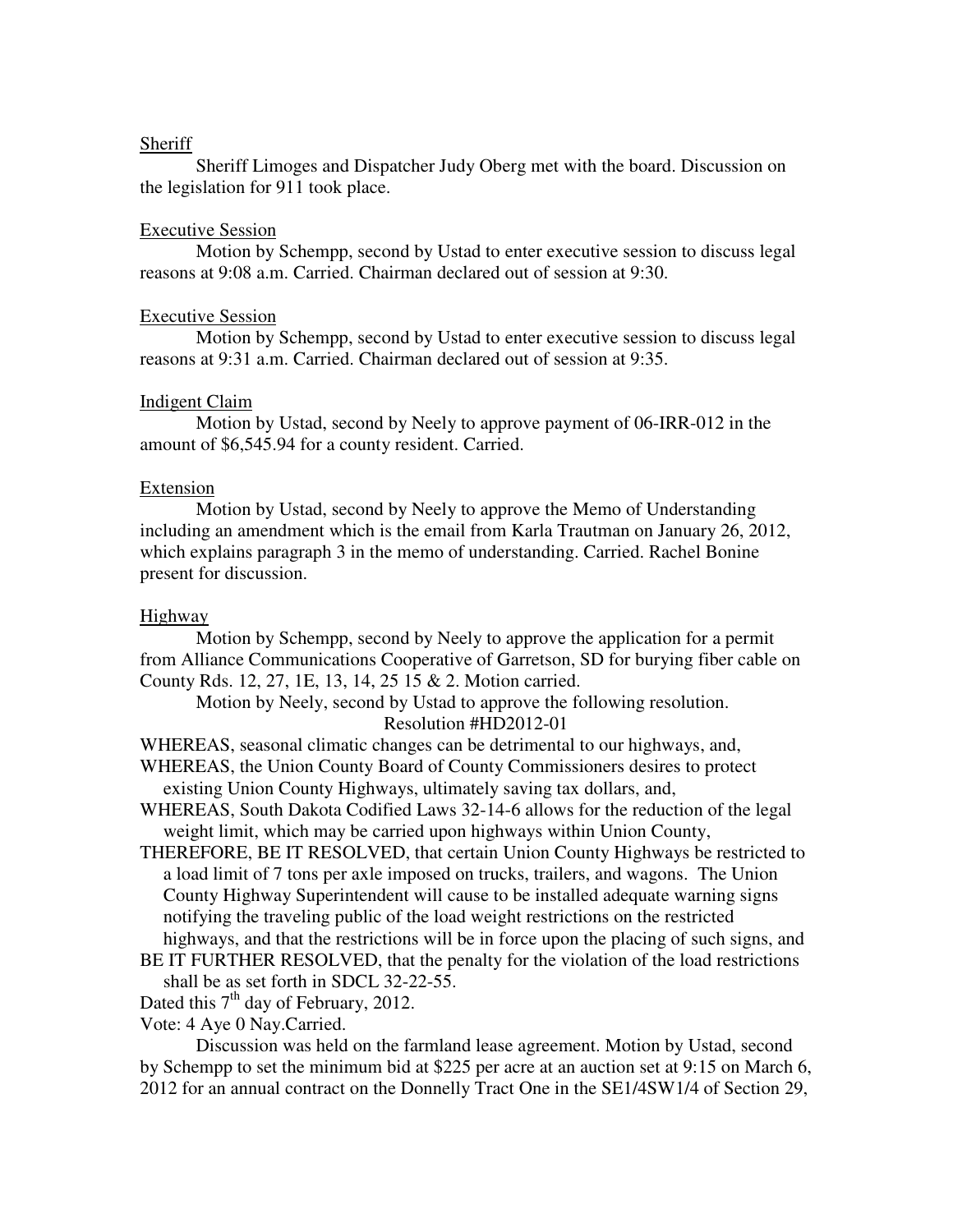and in the NE1/4NW1/4 of Section 29, all in T92NR49 west of the  $5<sup>th</sup>$  PM. Union County, SD. Carried.

 Discussion held on Safety Benefits, Inc.'s suggestion to have pre-employment, post offer physicals for new hires. Roggow is gathering information on this topic to provide further information to the board.

### Recess

Chairman declared a recess at 10:28-10:36.

### Fuel Quote

 Motion by Schempp, second by Neely to approve a fuel quote to SE Farmers Elevator Coop for 8500 gallons of unleaded-no ethanol @3.1419. (Turkey Ridge – 3.2970) Carried.

# Resolution

 Motion by Neely, second by Ustad to approve the following resolution: RESOLUTION #UCC 2012-001 A RESOLUTION PROVIDING FOR THE ALTERATION OF COUNTY COMMISSIONER DISTRICT BOUNDARIES WITHIN UNION COUNTY, SOUTH DAKOTA. WHEREAS, Union County is divided into five county commissioners districts that were last defined, established and adopted by Union County Resolution No. 2002-01;

and, WHEREAS, the Union County Board of Commissioners has determined that change in the commissioner districts is necessary in order that each district shall be as

regular and compact in form as practicable and contain as near as possible an equal number of residents, as determined by the 2010 Census; and,

WHEREAS, the Union County Board of Commissioners has published notice for and has held the required public hearing; and

NOW, THEREFORE, BE IT RESOLVED BY THE BOARD OF COUNTY COMMISSIONERS OF UNION COUNTY, SOUTH DAKOTA:

Section 1. County Commissioner districts shall be numbered One through Five, inclusive, and which are identified by number on attached "Exhibit A". The districts shall be described by stating the certain street or avenue designations or other landmarks that divide and border the districts. Any reference to street or avenue below shall mean an imaginary line running down the approximate middle of each street or avenue. The districts of Union County are as set forth below and the map thereof on file in the office of the Auditor. Any discrepancies shall be resolved by reference to the map rather than the physical descriptions set forth herein.

The First District shall include all of that part of the County within Big Sioux Township south of Flurie Road. It shall also include all of that part of the County south and east of Shay Road and the extension of Shay Road to the Big Sioux River. It shall also include all of that part of the County south and east of Sunset Drive.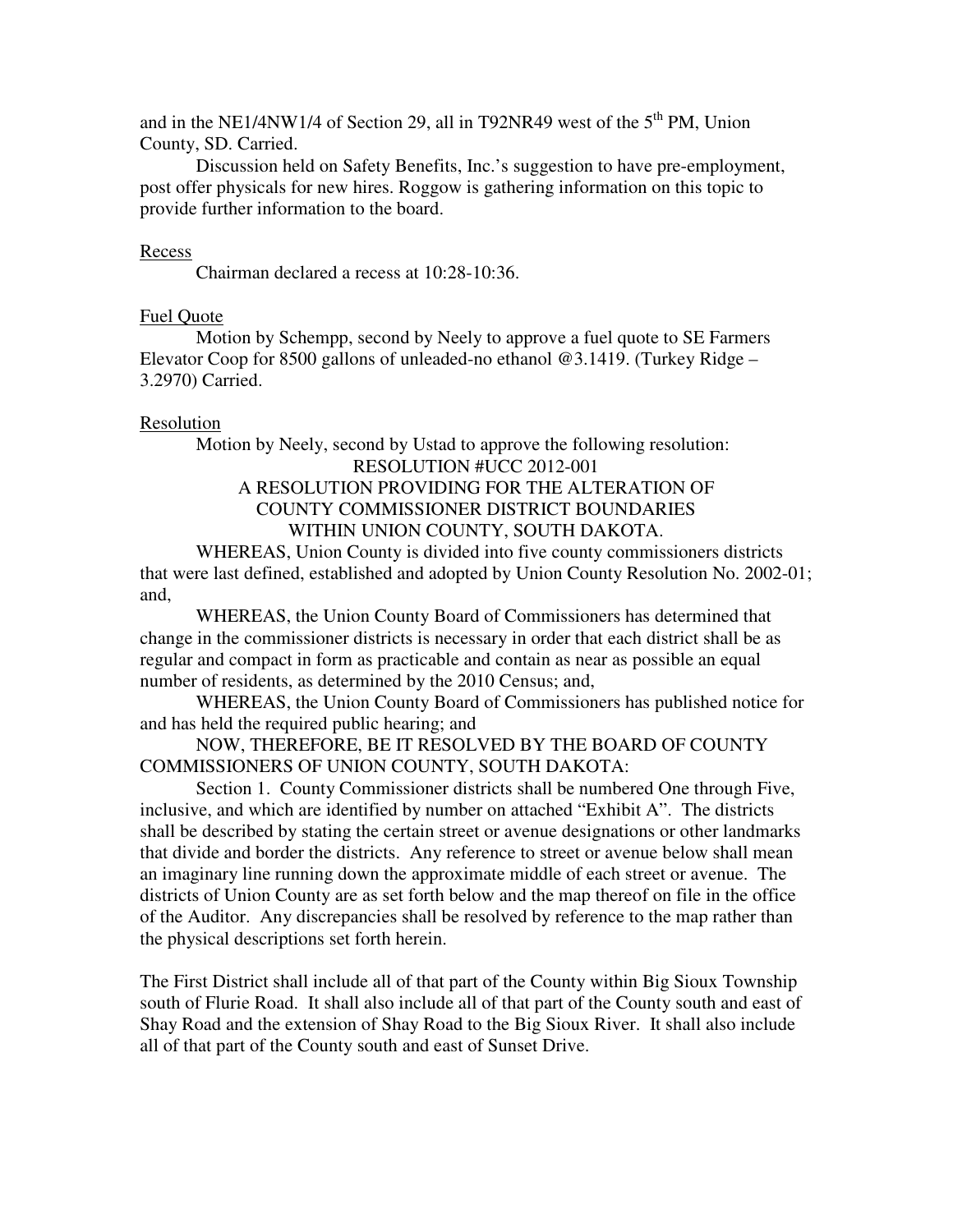The Second District shall include all of that part of the County within Jefferson Township and Civil Bend Township. It shall include all of the City of Jefferson. It shall also include all of that part of the County within Big Sioux Township north of 334<sup>th</sup> Street and west of  $484<sup>th</sup>$  Avenue. It shall also include all of that part of the County within Elk Point Township northeast of County Road 1B and southeast of the Dakota and Iowa Railroad. It shall also include all of that part of the County within Elk Point Township south and southeast of the City of Elk Point between 476<sup>th</sup> Avenue and County Road 1B. It shall also include all of that part of the County within the City of Elk Point southwest of Main Street/Interstate 29 Business Loop and east of Truman Street. It shall also include all of that part of the County within the City of Elk Point southwest of Washington Street and southeast of Green Street. It shall also include all of that part of the County within the City of Elk Point southwest of Clay Street and southeast of Wood Street. It shall also include all of that part of the County within the City of Elk Point southwest of Jefferson Street and southeast of Pearl Street and west of Pearl Street. It shall also include all of that part of the County within the City of Elk Point south of Lincoln Street and east of Court Street. It shall also include all of that part of the County within Elk Point Township west of South Dakota Highway  $11/476<sup>th</sup>$  Avenue outside the City of Elk Point. The part within Elk Point is the same boundary as the City of Elk Point's Second Ward.

The Third District shall include all of that part of the County within Big Sioux Township south of 334<sup>th</sup> Street and west and northwest of Sunset Drive. It shall also include all of that part of the County within Big Sioux Township east of 484<sup>th</sup> Avenue and north of Flurie Road. It shall also include all of that part of the County within Big Sioux Township west and north of Shay Road and the extension of Shay Road to the Big Sioux River. It shall include all of the City of North Sioux City.

The Fourth District shall include all of that part of the County within the City of Elk Point northwest of Pearl Street. It shall also include all of that part of the County within the City of Elk Point west of Pearl Street and north of Lincoln Street. It shall also include all of that part of the County within the City of Elk Point northeast of Jefferson Street between Elm Street and Pearl Street. It shall also include all of that part of the County within the City of Elk Point northeast of Clay Street between Green Street and Elm Street. It shall also include all of that part of the County within the City of Elk Point northeast of Washington Street and between Truman Street and Green Street. It shall also include all of that part of the County within the City of Elk Point northeast of Main Street/Interstate 29 Business Loop. It shall also include all of that part of the County within Elk Point Township east of South Dakota Highway 11/476<sup>th</sup> Avenue and northwest of the Dakota and Iowa Railroad. It shall also include all of that part of the County within Richland Township, Sioux Valley Township, and Virginia Township. It shall also include all of that part of the County within Alcester Township east of  $478<sup>th</sup>$ Avenue. It shall include all of the City of Alcester. The part within Elk Point is the same boundary as the City of Elk Point's First and Third Wards.

The Fifth District shall include all of that part of the County within Brule Township, Spink Township, Emmet Township, Big Springs Township, and Prairie Township. It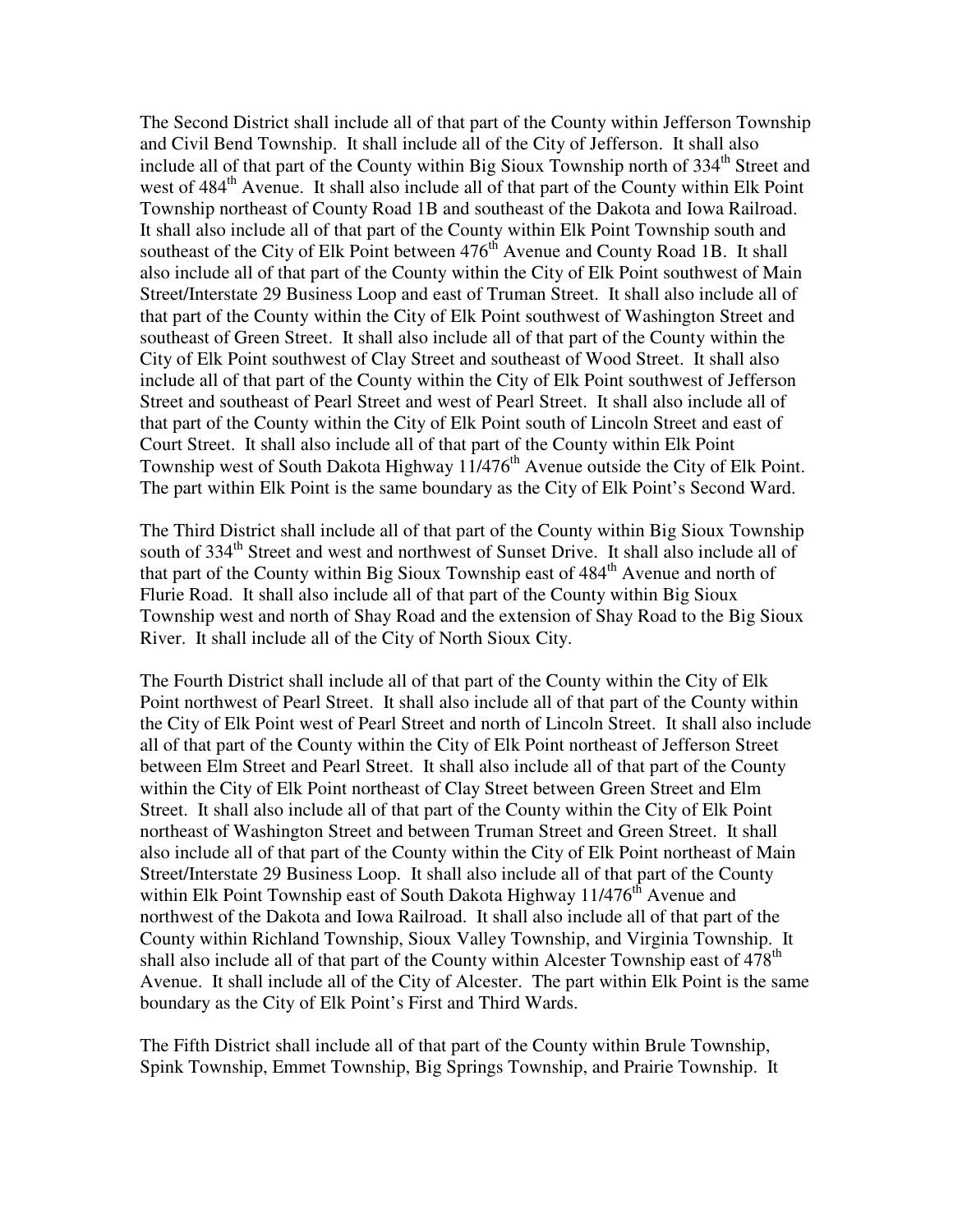shall also include all of that part of the County within Alcester Township west of  $478<sup>th</sup>$ Avenue. It shall include all of the City of Beresford that is within Union County.

Section 2. The alteration of commissioner district boundaries as hereinabove established shall be effective from and after the adoption of this resolution. Dated this 7th day of February, 2012. Vote 4 aye, 0 nay. Carried.

#### Claims

 Motion by Schempp, second by Ustad to approve the following claims. Carried. The following claims have been audited, approved and warrants drawn on the same: Courthouse payroll for January 2012: Commissioner \$5,000.00 Auditor \$8792.19; Data Processing \$224.02; Treasurer \$12,658.88; State's Attorney \$13,810.62; Public Building \$4,016.48; Assessor \$9,757.54; Register of Deeds \$6,270.07; Veteran \$1,314.54; Sheriff \$4,694.22; Nurse \$896.57; Jail \$111.25; Extension \$1,323.00; Weed \$397.42; Fair \$1,331.92; Planning & Zoning \$3,328.55; Highway \$9,123.00; EMA \$1,499.50. Biweekly payroll for 02-10-2012: Auditor \$300.16; Treasurer \$75.04; State's Attorney \$861.00; Public Building \$610.42; Register of Deeds \$618.87; Sheriff \$28,049.31; Nurse \$160.80; WIC \$368.12; Highway \$20,412.85; Coroner \$58.00. Accurate Reporting (Transcripts) \$142.45; Alliance Communication (Phone) \$480.37; American Stamp (Supp) \$66.70; Avera Mckennan Hospital (Care) \$6,544.94; Avera Queen of Peace (Prof Services/Fees) \$54.90; Avera Sacred Heart (Care) \$157.10; Beresford Republic (Legals) \$237.98; Bierschbach Equip (Supp/Clothing Allow) \$176.80; Bob Barker Co (Supp) \$464.79;Boyer Trucks (Repair/Supp) \$548.58; Tudogs Computing (Repair/Maint) \$521.89; Brock White Co (Hwy Const) \$20,174.40; Brody Chemical (Supp) \$256.21; C & H Truck Parts ((Repair) \$75.00; Century Business Products (Maint) \$288.00; Century Link (Phone) \$1,074.44; Century Link (Phone) \$2.95; Chesterman (Water) \$129.50; City Of Alcester (Util) \$55.95; Continental Research Corp (Supp) \$169.10; Cornhuskers International (Supp) \$301.27; Country Estates (Maint) \$149.85; Dakota Diesel Service (Supp) \$394.00; Dakota Dunes North Sioux (Legals) \$301.71; Dakota Security (Maint) \$204.08; Dawn Steckelberg (Per Diem) \$38.00; Dept of Public Safety (SESD Flood Supp) \$1,420.00; Dept of Revenue (Supp) \$20.00; Diesel Specialities (Repair) \$208.80; Nel Golden (Per Diem/Mileage) \$73.25; Donna K Dietrich (Mi Hearing) \$83.45; Fastenal Company (Repair/Maint) \$73.19; General Business Equip (Supp) \$50.00; Guarantee Oil Co (Supp) \$297.68; Hickory Tech (Phones) \$245.40; Hydraulic Sales (Repair) \$79.57; Inland Truck Parts (Repair) \$29.06; Jacks Uniform & Equip (Clothing) \$50.00;Jeanne M Bossman (Transcripts) \$399.00; Jim Hawk Truck Trailers (Supp) \$17.38; Jones Food Center (Supp) \$10.02; Juror Fees \$541.02; Katie Johnson PLLC (Pub Def) \$2,336.15; Knology (Internet/Phone) \$174.18; Leader Courier (Legals) \$305.75; Lind Electronic Design (Supp) \$108.95; Maintenance Engineering (Supp) \$416.92; Mart Auto Body & Marine (Repair/Maint) \$90.00; Matheson (Supp) \$527.58; Mcleods (Supp) \$466.96; Michael McGill (Pub Def) \$2,336.15; Microfilm Imaging System (Maint) \$260.00; MidAmerican Energy (Util) \$20.76;Muller Auto Parts (Supp/Repair) \$388.75; Noll Collection Service (Collections) \$116.80;Northern Truck Equip (Supp) \$210.48; Northland Products (Supp) \$946.00; Nygren's True Value (Supp/Repair) \$173.56; Office Elements (Supp) \$294.58; Office Systems (Supp) \$218.64;Ollies Drive Inn (Meals for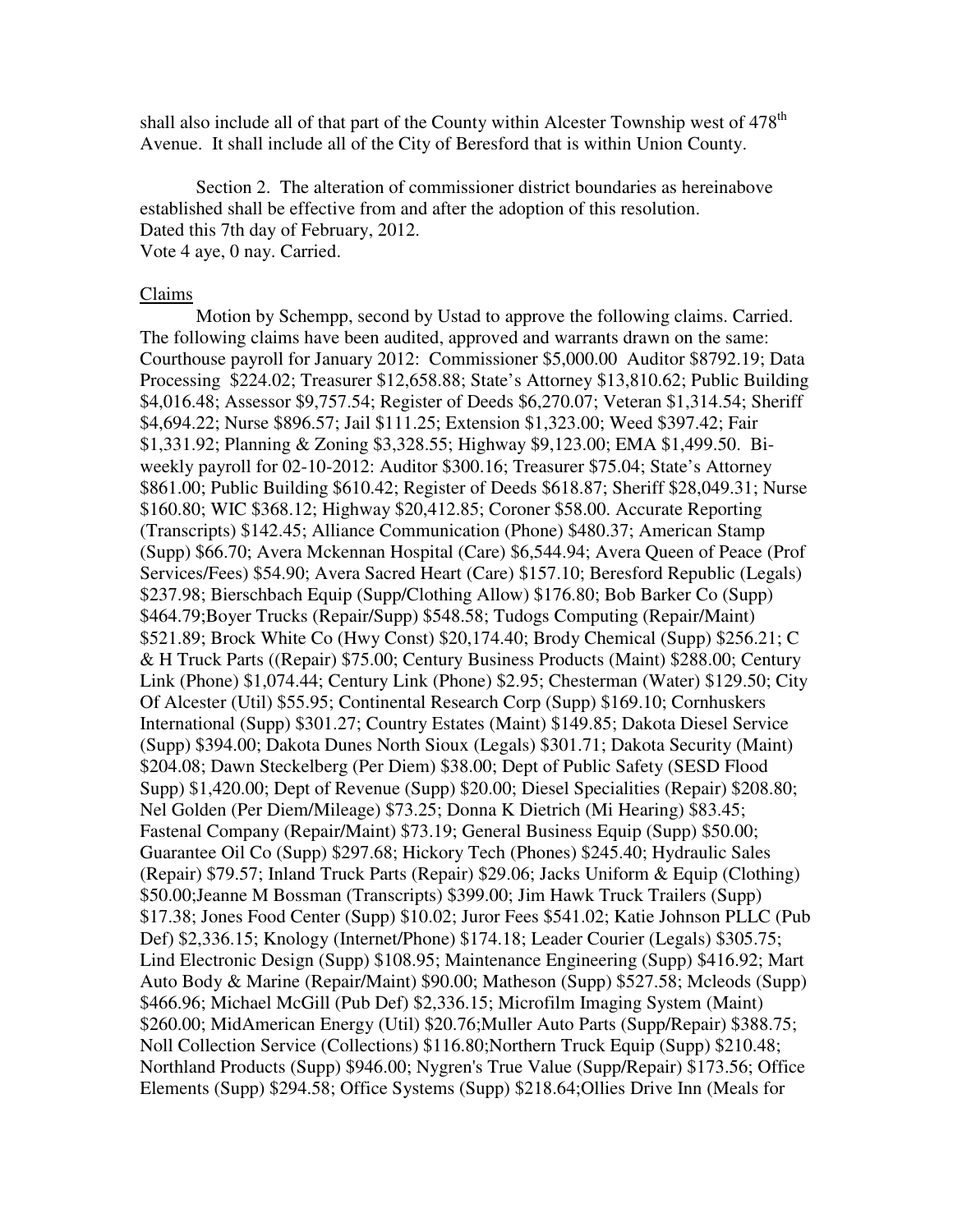Jail) \$11,098.25; Pedersen Machine (Supp) \$220.22; Perkins Office Solutions (Return) \$390.54; Peterson, Stuart, Rumpca (Pub Def) \$7,008.45; Pioneer Drug (Drugs) \$2,691.27; Quill Corporation (Supp) \$362.69; Renee Kennedy (Transcripts) \$104.40;Road Machinery & Supplies (Repair) \$951.72; Roberta Wendt (Subpeona) \$21.48; Rubida Insurance (Notary Bond) \$80.00; Rudolph's Shoe Mart (Clothing Allow) \$143.99;Rumi Weigel (Mileage) \$62.90; Sams Club (Supp) \$180.66; Sanford Health (BL Draw) \$270.00;SD Dept of Agriculture (Supp) \$50.00; SD State Health Lab (Well Test) \$24.00; SDAAO (Registration) \$300.00; SDACHS (Registration Fee) \$160.00; Select Parts (Repair) \$159.74;Sioux Laundry (Wash for Jail) \$624.63; Sioux Sales (Equip) \$573.90; Siouxland Humane Society (Care) \$37.00; Southeast Farmers Elevator (Repair/Supp) \$90.86; State Bank of Alcester (50th Payment) \$3,931.78; State Treasurer (State Remit \$2-2012) \$234,239.20; Sturdevant's Auto Parts (Repair/Supp) \$833.41; Thure Swanson (Subpeona) \$42.94; Total Stop Food Store (Supp) \$16.20; Tractor Supply (Supp) \$5.21; Tri State Emergency (2012 Dues) \$10.00; Verizon Wireless (Cell Phone) \$173.58; Vermillion Ford (Repairs) \$202.37; Volunteers of America (Care) \$3,410.00; Washington County Sheriff (Return) \$20.00; Woodbury County Disaster (Maint) \$1,763.90; Ziegler (Supp/Repairs) \$348.19.

# Hyperion Man Camps

 Doug Maurstad met with the board sharing statistics from North Dakota on rising costs and rising crime. Maurstad is concerned with not being pro-active for preparation of Hyperion coming to Union County.

# Abatements

 Motion by Neely, second by Ustad to approve the following applications for abatements based on the Assessor's revaluation following flood damage:

#2012-008. Russell Ridenour-11.00.21.6038-Lot 23 Riv-R-Land-remove 14,994 from assessed value.

#2012-009. Larry Dickens-11.00.21.6150-Sthrly 25' of Lot 79 & all Lot 80 Riv-R-Landremove 31,766 from assessed value.

#2012-010. Vincent Digregory-23.MD.03.1008-Lot 8 Meadows 3<sup>rd</sup> Addition-remove 6,825 from assessed value.

#2012-011. Phillip Kratz-11.00.21.6040-Lot 24 Riv-R-Land-remove 26,530 from assessed value.

#2012-012. Jon Ebner-23.GC.03.1030-Lot 30 of DD Golf Course 3<sup>rd</sup> Addition-remove 9,009 from assessed value.

#2012-013. Kenney Jorgensen-11.00.21.6036-Lots 21 & 22 Less W5' of Lot 22 Riv-R-Land-remove 43,834 from assessed valuation.

#20212-014. Cathy Wegher-23.GC.10.1013-Lot 13 DD Golf Course 10<sup>th</sup> Add-remove 31,311 from assessed valuation.

 $\text{\#2012-015.}$  Steven Ballard-23.GC.07.1034-Lot 34 of DD Golf Course  $7^{\text{th}}$  Add-remove 15,526 from assessed value.

#2012-016. GaryGunderson-23.WL.30.1004-Lot 4 Blk 1 Willows-remove 4,620 from assessed value.

#2012-017. William Clemens-23.GC.07.1015-Lot 15 of DD Golf Course, 7<sup>th</sup> Addremove 20,356 from assessed value.